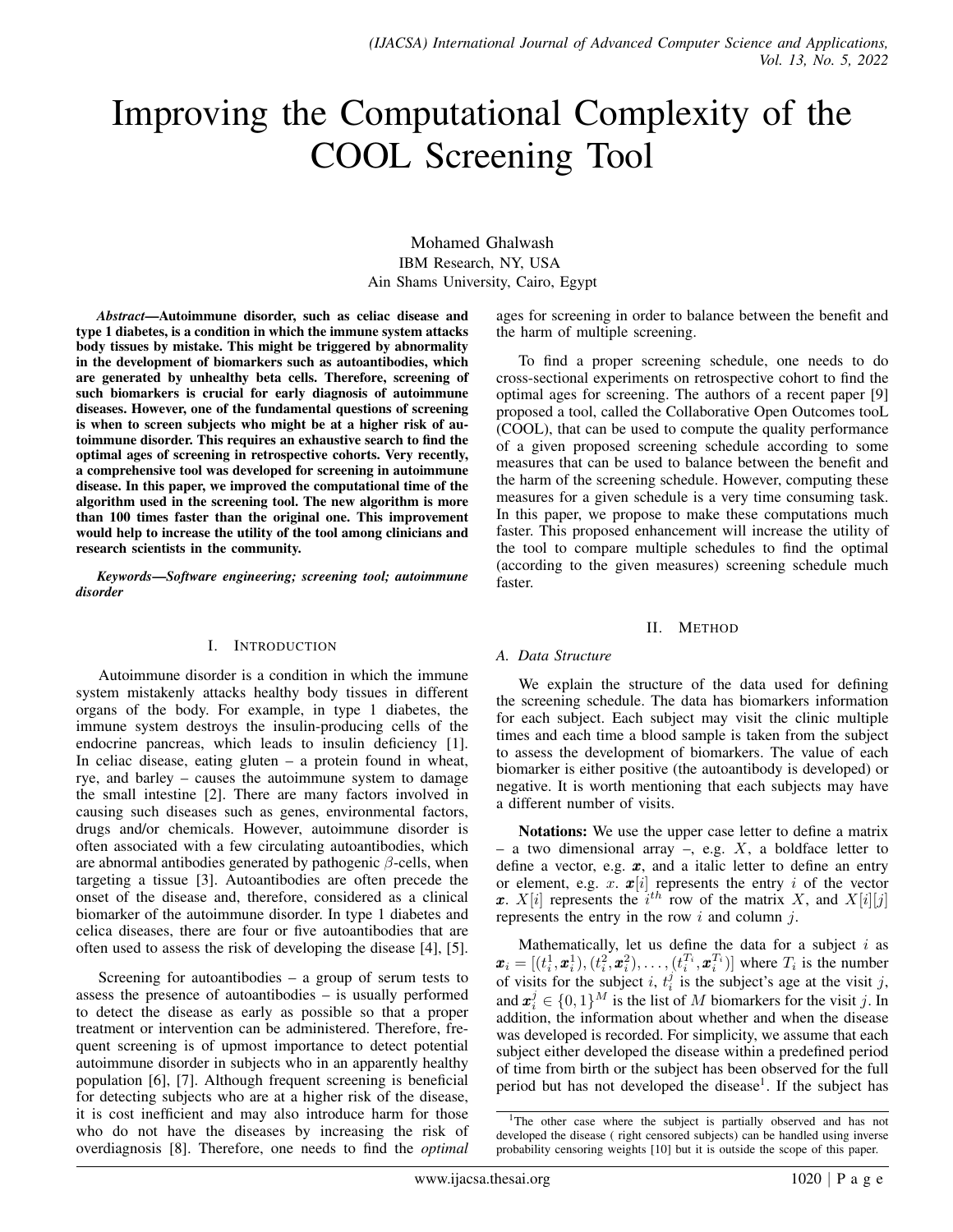developed the disease, the subject is not followed afterwards.  $y_i$  is the age when the disease was developed and  $-1$  otherwise.

Example II.1. *Let us assume that there are four subjects,* 1*,* 2*,* 3*, and* 4*. The data for these four subjects can be represented as*

- $\mathbf{x}_1 = [(1, [0, 1, 0, 1]), (2.3, [1, 1, 0, 0]), (5.8, [0, 1, 0, 1]),$  $(7.1, [1, 0, 1, 0])$ *,*  $y_1 = 9$
- $\mathbf{x}_2 = [(2.4, [0, 0, 0, 1]), (6, [1, 0, 0, 1]), (9.2, [0, 0, 0, 1]))]$  $y_2 = -1$
- $\mathbf{x}_3 = [(1.9, [0, 0, 0, 0]), (7.4, [0, 0, 1, 1]))]$ *,*  $y_3 = 8$
- $\mathbf{x}_4 = [(0.6, [0, 1, 0, 0]), (4.7, [0, 0, 0, 1]), (6.4, [0, 0, 1, 1]),$  $(10, [0, 0, 0, 0]))$ *,*  $y_4 = -1$

*Subject* 1 *has a sequence of*  $T_1 = 4$  *visits. Each visit has measurements for* M = 4 *biomarkers. The first visit was measured at age*  $t_1^1 = 1$  *year and the second and the fourth biomarkers were positives while the other two biomarkers were* negatives. The second visit was sampled at age  $t_1^2 = 2.3$  years. *We can see that the fourth biomarker turned to negative in the second visit while the first biomarker became positive. The subject has developed the disease at age*  $y_1 = 9$  *years. The second subject has*  $T_2 = 3$  *visits at ages* 2.4, 6, *and* 9.2 *years and has not developed the disease, i.e.*  $y_2 = -1$ *. We clearly see that each subject may have a different number of visits and these visits might be sampled at different ages. A graphical representation of these data is shown in Fig. 1.*

Subject index



Fig. 1. A Graphical Representation for the given Data in the Example. The Green Points Represent Visits while the Red Stars Represent the Age at which the Subjects Developed the Disease. E.g., Subject 3 has 2 Visits and Developed the Disease at Age 8.

One simple data structure that can be used to store the data for all subjects is a 3-dimensional array, where the first dimension is the number of subjects  $N$ , the second dimension is the maximum number of visits  $S = \max_i \{T_i\}$ , and the third dimension is the number of biomarkers  $M$ , i.e.  $\mathbb{R}^{N\times S\times M}$ . However, there are two challenges to store the data in a threedimensional array. The first challenge is that each subject may have a different number of visits. The second challenge is the irregularity in the biomarkers collections. As seen from the example, the biomarkers are collected at different and irregular time stamps. These two issues pose a challenge to store the data for all subjects in a 3-dimensional array, which assumes that the data are time-aligned. A better data structure for storing such information would be a 2-dimensional array (matrix) with a special structure.

Let us assume that  $T = \sum_{i=1}^{N} T_i$  is the total number of

visits across all  $N$  subjects. We construct a matrix  $X$  with dimensions  $T \times M + 2$ , where each row represents one visit for a particular subject. The first column in the matrix represents the subject index, the second column is the age of the subject at the current visit, the other M columns are the values of the biomarkers. Data is sorted in ascending order by subject index and age. An additional array  $y$  stores the age at which the subject developed the disease, i.e.  $y[i]$  is the age when the subject *i* developed the disease and -1 otherwise.

Example II.2. *The matrix for the data in Example II.1 can be represented as*

|       |                  | 1.0     | 0            | 1 | 0              | $\mathbf{1}$ |                                   |
|-------|------------------|---------|--------------|---|----------------|--------------|-----------------------------------|
|       |                  | 2.3     | 1            | 1 | 0              | $\theta$     |                                   |
|       |                  | $5.8\,$ | 0            | 1 | 0              | 1            |                                   |
|       |                  | 7.1     | 1            | 0 | 1              | 0            |                                   |
|       | $\boldsymbol{2}$ | 2.4     | 0            | 0 | 0              | 1            |                                   |
|       | $\boldsymbol{2}$ | $6.0\,$ | $\mathbf{1}$ | 0 | 0              | 1            |                                   |
| $X =$ | $\overline{2}$   | 9.2     | 0            | 0 | 0              | 1            | $\in \mathbb{R}^{T \times M + 2}$ |
|       | 3                | $1.9\,$ | 0            | 0 | 0              | 0            |                                   |
|       | 3                | $7.4\,$ | 0            | 0 | 1              | 1            |                                   |
|       | $\overline{4}$   | 0.6     | 0            | 1 | 0              | 0            |                                   |
|       | $\overline{4}$   | 4.7     | 0            | 0 | 0              | 1            |                                   |
|       | $\overline{4}$   | 6.4     | 0            | 0 | 1              | 1            |                                   |
|       | $\overline{A}$   | 10.0    | 0            | 0 | $\overline{0}$ | 0            |                                   |
|       | 9<br>8           |         |              |   |                |              |                                   |
|       |                  |         |              |   |                |              |                                   |

*As it can be seen, subject* 1 *has 4 rows in the matrix representing 4 visits, and subject* 3 *has two rows.*

## *B. Single-Age Screening*

Problem 1 (Single-age screening). *At which age* a*, subjects with a positive test at that age will likely develop the disease within the observation period?*

The objective of screening at a single age is to assess the likelihood that a subject has the disease. Let us assume that the screening test is whether any biomarker is positive. The question would be how likely subjects with any positive biomarker at a given age will develop the disease within the observation period (e.g. within 10 years from birth). In order to compute the quality performance of the screening at a single age, we need to compute the following Table I:

TABLE I. SUMMARY OF THE SCREENING TEST RESULTS

| Screening test | Developed the disease            | Not developed the disease        |
|----------------|----------------------------------|----------------------------------|
|                |                                  |                                  |
| Positive       | $#$ true positives $(TP)$        | $#$ false positives $(FP)$       |
| Negative       | $#$ false negatives $(FN)$       | $#$ true negatives $(TN)$        |
| No test        | $#$ no test and positives $(NP)$ | $#$ no test and negatives $(NN)$ |

Each subject will be placed in one of these six cells. If the subject was tested positive and developed the disease, the subject will be counted in the  $TP$  cell.  $FP$  is the number of subjects who were tested positive and have not developed the disease. Similarly,  $FN$   $(TN)$  is the number of subjects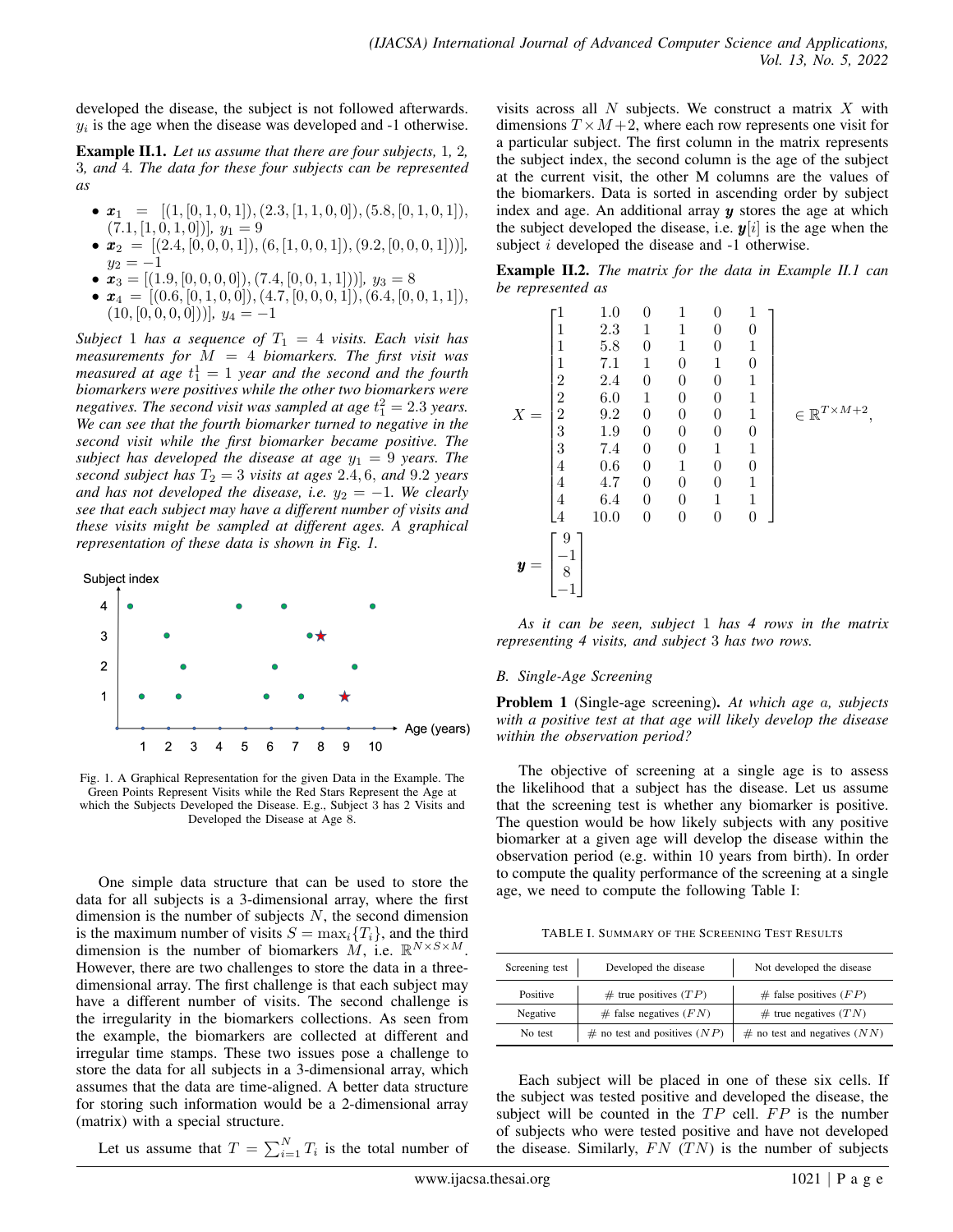who were tested negative and developed (not developed) the disease, respectively. Finally, since not all subjects may not necessarily have a visit at a particular age, some subjects may have no screening test and therefore will be missing from the screening test. This is accounted for in the last row of Table I.

Using the information provided in Table I, the screening test is usually evaluated using the sensitivity and the specificity measures [11]. The sensitivity is the probability that the screening test is positive among those who have the disease. Specificity is the probability that the screening test is negative among those who do not have the disease [12]. These two measures can be computed as:

$$
Sen = \frac{TP}{TP + FN} \tag{1}
$$

$$
Spc = \frac{TN}{TN + FP}
$$
 (2)

Example II.3. *If the sensitivity is* 80%*, it means that* 80% *of diseased subjects are identified as diseased (have a positive test). If the specificity is* 90%*, it means that* 90% *of nondiseased subjects have a negative test (correctly identified as non-diseased).*

These two measures are important as they measure the percentage of diseased individuals who have positive test results and the percentage of non-diseased individuals who have negative test results, respectively. Nevertheless, these two measures assume that the test result for each subject is known, i.e. they do not account for subjects with missing tests. Cumulative sensitivity  $(CSen)$  and dynamic specificity  $(DSpc)$  address this issue [13]:

$$
CSen = \frac{TP}{TP + FN + NP}
$$
 (3)

$$
DSpc = \frac{TN}{TN + FP + NN} \tag{4}
$$

As it can be seen, *CSen* and *DSpc* require all subjects who do/do not have the disease, respectively. However, from the subject's perspective, these two measures do not give insights about the likelihood to develop the disease if the test results is positive or negative. Positive predictive value  $(PPV)$  and negative predictive value  $(NPV)$  answer this question.

$$
PPV = \frac{TP}{TP + FP}
$$
 (5)

$$
NPV = \frac{TN}{TN + FN} \tag{6}
$$

 $PPV$  is the probability of having the disease among those subjects who tested positive.  $NPV$  is the probability of not having the disease among those subjects who tested negative.

So, in order to evaluate the performance of a screening test, we need to compute 4 measures CSen, DSpc, PPV and  $NPV$ . Algorithm 1 evaluates the performance of a screening at a given age a by computing these four measures.

Algorithm 1 takes as parameters the age  $\alpha$  at which the screening will be evaluated, the data matrix  $X$  that encodes the age and the biomarkers information, and the label array  $y$ that encodes the age at which the disease was developed. The algorithm utilizes an array *found* to mark whether the subject Algorithm 1: Single-Age Screening (SS)

**Input:** Age  $a$ , encoding data matrix  $X$ , label array  $y$ Return: CSen, DSpc, PPV, and NPV. // list for all  $N$  subjects

1 Initialize all  $N$  entries of the  $found$  list with false Initialize  $TP, TN, FP, FN, NP,$  and  $NN$  with zeros.

```
2 for each row in X do
```
- //  $row$  is a list of  $M+2$  entries
- $3 \mid id = row[1]$
- 4  $age = row[2]$
- 5 | biomarkers =  $row[3:M+2]$
- /\* if the age is within 6 months of  $a$ 6 if  $a - 0.5 \leq age < a + 0.5$  then
- // found a visit for the current subject  $\tau$  | found[id] = true
- $\bf{s}$  if  $IsPos(hiomrakers)$  then

$$
\begin{array}{c|c|c} \hline \textbf{A} & \textbf{I} & \textbf{B} & \textbf{B} \\ \hline \textbf{B} & \textbf{B} & \textbf{B} \\ \hline \textbf{B} & \textbf{B} & \textbf{B} \\ \hline \end{array}
$$

```
10 else
11 | | NegativeTest(y[id])
```
- 
- /\* loop over subjects with a missing screening test to compute  $NN$  and  $NP$ .  $\star/$
- <sup>12</sup> for *each subject* id do
- // if the test is missing
- $13$  **if** found id is false then
- 14 |  $Missing Test(y(id))$
- 15 Compute CSen, DSpc, PPV, NPV using equations 3-6

| <b>Algorithm 2: Helper Functions</b> |  |  |  |
|--------------------------------------|--|--|--|
|--------------------------------------|--|--|--|

|                                               | 1 Function PositiveTest(label):                |  |  |  |
|-----------------------------------------------|------------------------------------------------|--|--|--|
| $\overline{2}$                                | if $label \geq 0$ then                         |  |  |  |
| 3                                             | $TP = TP + 1$ // diseased subject              |  |  |  |
| $\overline{\mathbf{4}}$                       | else                                           |  |  |  |
| 5                                             | $FP = FP + 1$ // non-diseased subject          |  |  |  |
| 6                                             | return                                         |  |  |  |
| 7                                             | <b>Function</b> NegativeTest(label):           |  |  |  |
| 8                                             | if $label \geq 0$ then                         |  |  |  |
| 9                                             | $FN = FN + 1$ // diseased subject              |  |  |  |
| 10                                            | else                                           |  |  |  |
| 11                                            | $TN = TN + 1$ // non-diseased subject          |  |  |  |
| 12                                            | return                                         |  |  |  |
|                                               | 13 <b>Function</b> <i>MissingTest(label)</i> : |  |  |  |
| 14                                            | if $label \geq 0$ then                         |  |  |  |
| 15                                            | $NP = NP + 1$ // diseased subject              |  |  |  |
| 16                                            | else                                           |  |  |  |
| 17                                            | $NN = NN + 1$ // non-diseased subject          |  |  |  |
| 18                                            | return                                         |  |  |  |
| 19 <b>Function</b> <i>IsPos(biomarkers)</i> : |                                                |  |  |  |
| 20                                            | return                                         |  |  |  |
|                                               |                                                |  |  |  |

has a screening test at the given age a, i.e.  $found[i] = 1$  if the subject i has a visit at the given age  $a$ , and 0 otherwise.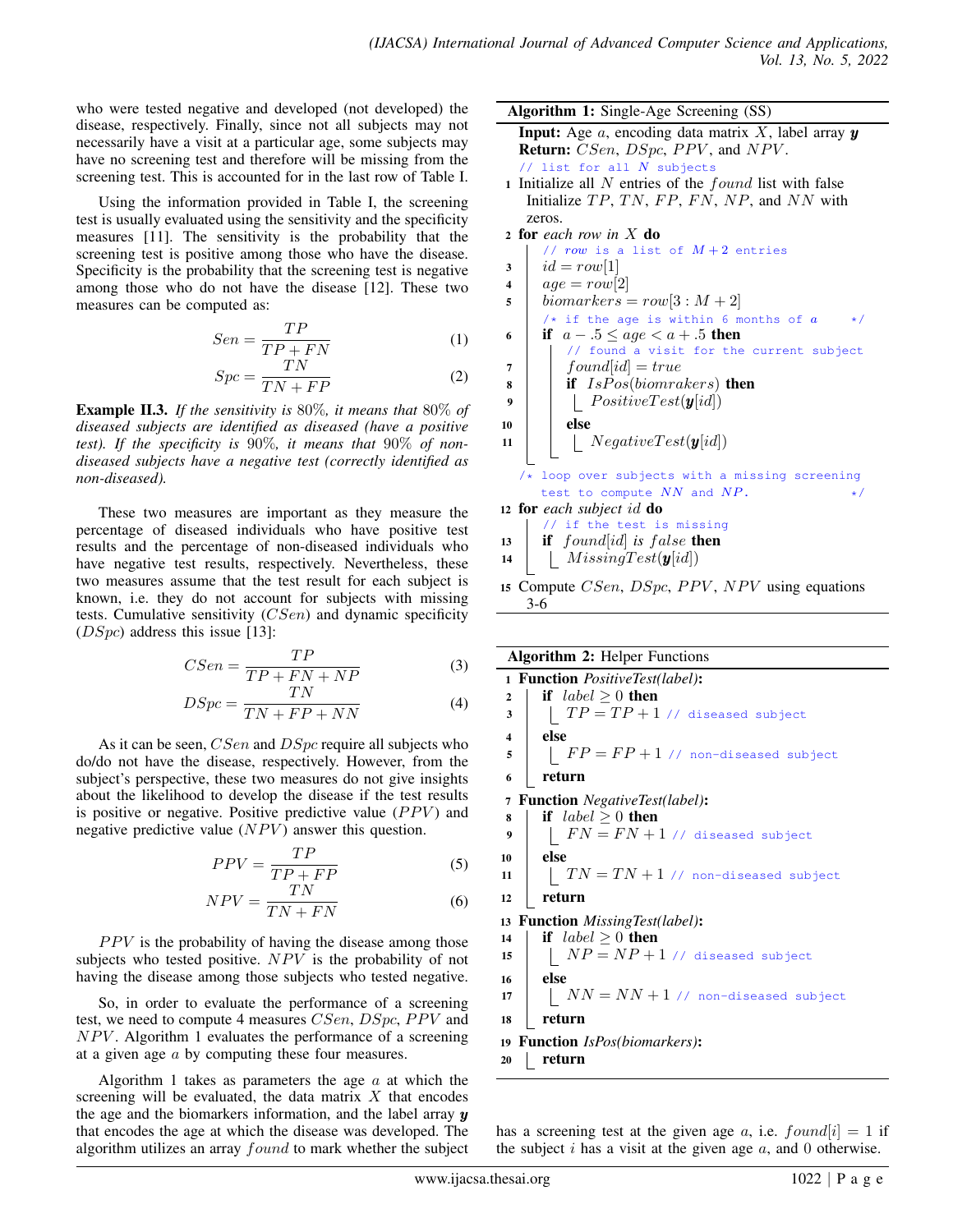In line 1, the algorithm initializes the boolean array  $found$ with false. In line 2, it initializes all counts with zero. Then, it loops over all rows in the data matrix  $X$  (line 3), and for each row it checks whether the age of the current visit is within a specified window of 6 months around the given age (line 7). If yes, it marks that the subject has been tested (line 8) and checks the results for the screening test (line 9) using the function  $IsPos$ . If the test result is positive (line 10), the algorithm calls the function  $PositiveTest$  in Algrithm 2, which updates the number of true positives or false positive depending on whether the patient has developed the disease. Otherwise, it updates the number of false positives (line 12). If the test result is negative (line 11), the algorithm calls the function  $NegativeTest$  which updates either false negatives if the patient developed the disease or true negatives if the patient has not developed the disease.

Finally, after iterating over the entire matrix  $X$ , the algorithm iterates over the  $found$  array (line 13) to find those who have not been tested at the given age (line 14) and calls the function  $Missing Test$  in line 15 to compute the number of subjects who missed the screening test and developed (NP) or did not develop the disease  $(NN)$ . After computing  $TP$ ,  $TN$ ,  $FP, FN, NP,$  and  $NN$  counts, the algorithm uses equations  $(3-6)$  to compute *CSen*, *DSpc*, *PPV*, and *NPV* for the single-age screening at age  $a$ .

**Time Complexity:** The for loop in line 3 has  $O(T)$ iterations. Let us assume that the function  $IsPos$  in line 9 takes  $O(M)$ . The loop in line 18 takes  $O(N)$ . Hence, the total time complexity of Algorithm 1 is  $O(T \cdot M + N)$ .

Example II.4. *We compute the quality performance of screening for any biomarker (if any biomarker is positive, the result of the test is positive) at age 2 using data provided in Example II.2. The summary statistics of screening at age 2 is given in the following Table II:*

TABLE II. SUMMARY STATISTICS FOR SCREENING OF ANY BIOMARKER AT AGE 2. THE SUBJECT ID COLUMNS INDICATES THE SUBJECTS USED FOR COMPUTING THE MEASURE OR THE COUNT

| Screening test | Count    | Subject ids    |
|----------------|----------|----------------|
| TP             | 1        | 1              |
| FP             | 1        | $\overline{c}$ |
| TN             | $\theta$ |                |
| F N            | 1        | 3              |
| N P            | $\theta$ |                |
| N N            | 1        | 4              |
| CSen           | 0.5      | 1,3            |
| DSpc           | 0        | 2,4            |
| PPV            | 0.5      | 1,2            |
| NPV            |          | 3              |

The screening at a single age might not perform good as some subjects might miss the screening test and that will reduce the sensitivity and/or specificity of the test. To increase the quality performance of a screening, one can screen twice so that those subjects who missed the first screening can be covered by the second screening. This is discussed in the next section.

## *C. Two-Age Screening*

Problem 2 (Two-age screening). *How likely subjects with a positive test at either one of a pair of ages* a *and* b *will develop the disease within the observation period?*

The screening test can be performed at the first age  $a$ . If the result is positive then no need to screen again and the final result is positive. If the screening test is negative or the subject missed the first screening then another screening is required at the second age and the result of the second screening determines the final result. If the subject missed both screening then it will be counted either in  $NN$  or  $NP$ depending whether the subject developed the disease. The twoage screening can be visualized as in Fig. 2.



Fig. 2. Visualization of the Two-Age Screening Process. The Final Result of the Screening is Positive if and only if One of the Screenings at the First or the Second Age is Positive. The Final Result is Missing if both Screening are Missing. Otherwise, the Final Result is Negative.

Algorithm 3 describes the two-age screening process. The algorithm takes a pair of ages  $a$  and  $b$  to compute the screening results where  $a < b$ . For each row in X, it tests whether the current visit are withing the window of 6 months of age  $a$  (line 7). If the subject has a visit within that window, the algorithm applies the screening test (line 8) and if the result is positive, it marks that the subject id has a positive test at age  $\alpha$  (line 9) and then updates  $TP$  and  $TN$  in line 10. If the result is negative, it marks that the subject has a negative first screening (line 12).

If the current visit is not within the window of 6 months around a, the algorithms checks for the second screening (note that the matrix  $X$  is sorted in ascending order by age). If the visit is within the window of 6 months around the second age b and if the subject has no positive results in the first screening (line 13), then it checks the results of the screening at the second age (line 14). If the screening at the second age is positive, the algorithm marks that the second screening is positive (line 15) and updates the counts  $TP$  and  $FP$  (line 16). If the second screening is negative, it marks that the second screening is negative (line 18).

After iterating over all rows in  $X$ , the algorithm iterates over all subjects who missed the first and the second tests (line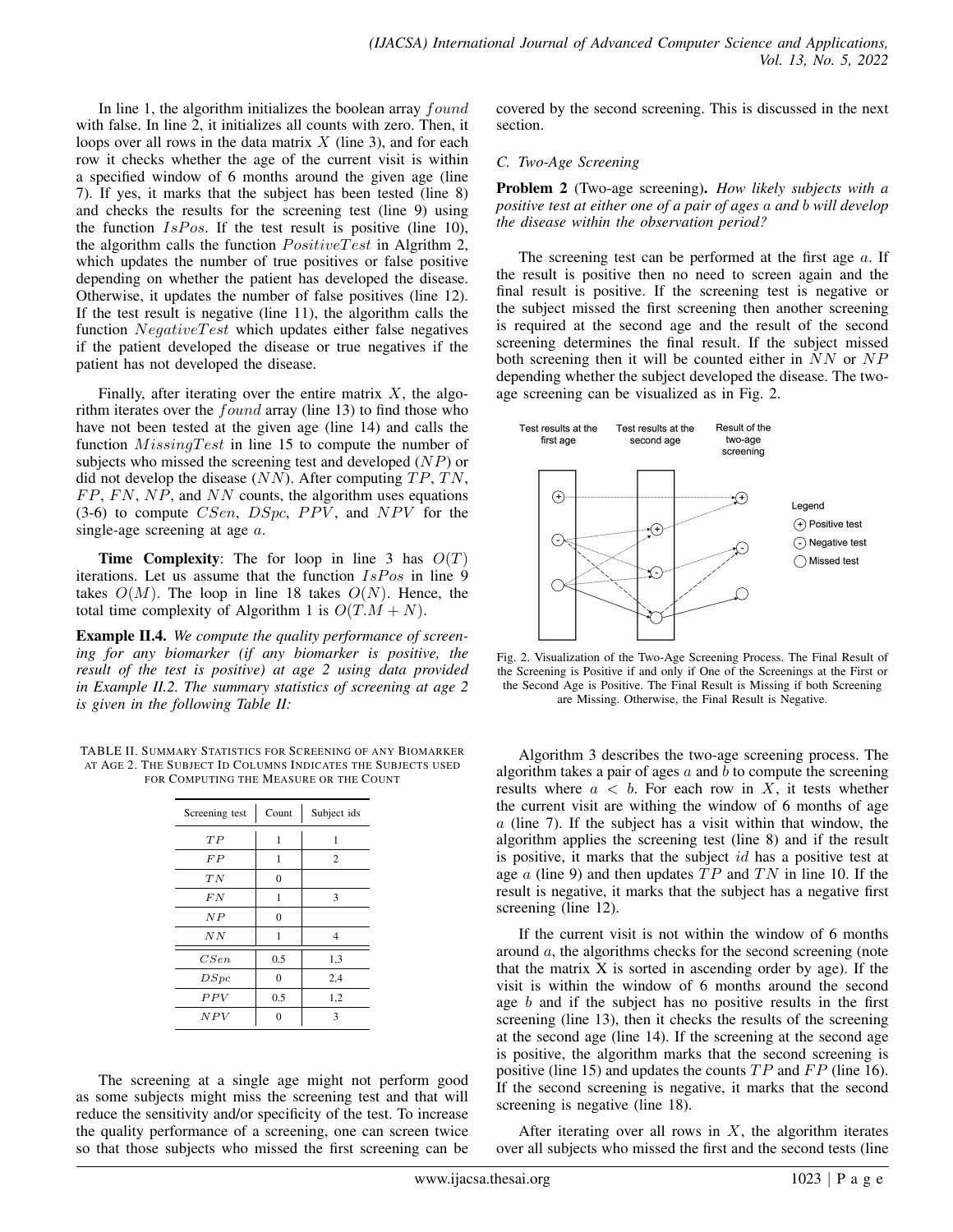Algorithm 3: Two-Age Screening (TS)

```
Input: Ages a, b where a < b, encoding data matrix
        X, label array yReturn: CSen, DSpc, PPV, and NPV.
  // assume all subject missed both screenings
1 Initialize all N entries of found1 and found2 with
   −1
2 Initialize TP, TN, FP, FN, NP, and NN with 0
3 for each row in X do
4 | id = row[1]5 \mid age = row[2]6 biomarkers = row[3:M+2]/* if the age is within the window of a \rightarrow/
7 if a - 0.5 \leq age < a + 0.5 then
         // found a visit for the current subject
\bf{8} | if IsPos(biomarkers) then
9 \vert \vert \vert found1[id] = 1 // 1st test is
             positive
10 | | PositiveTest(y[i]]11 else
12 | \int \text{ound1}[id] = 0 // 1st test is
            negative
13 else if b-.5 \leq age < b+.5 \wedge found1(id] \neq 1then
14 if IsPos(biomarkers) then
15 \vert \vert \vert found2[id] = 1 // test is pos
16 | | PositiveTest(y[i]]17 else
18 \vert \vert \vert found2[id]=0 //test is neg
  /* loop over subjects with a missing test */19 for each subject id do
      // if both tests are missing
20 if found1|id| = -1 \wedge found2|id| = -1 then
21 | Missing Test(y(id))// if 1st test is neg and 2nd is missing
22 else if found1[id] = 0 \wedge found2[id] = -1 then
23 | NegativeTest(y[i]24 Compute CSen, DSpc, PPV, NPV using equations
   (3-6)
```
20) to update the counts  $NN$  and  $NP$  (line 21) and iterates over subjects who tested negative in the first screening and missed the second screening (line 22) to update the  $FN$  and  $TN$  counts (line 23). Finally, the screening quality measures are computed in line 24.

Time Complexity: The time complexity of Algorithm 3 is  $O(T.M + N).$ 

Although the time complexity of Algorithm 3 is  $O(T.M +$  $N \approx O(T)$ , but the actual running time is very large, especially if the algorithm needs to be executed multiple times. For example, in almost all cases in medical context, a confidence interval for each measure (sensitivity, specificity, PPV and NPV) is required. To compute the confidence interval [14], the algorithm needs to be run thousands of times on different samples of the matrix  $X$ . In addition, to compare different screening schedules, we compute the confidence interval for

each schedule and compare them to see how statistically significant the difference between the screening schedules is [15]. Therefore, it is preferred that the algorithm that computes the quality performance of the screening needs to be fast enough so that all these experiments can be run in a reasonable time.

To do that, we perform a data pre-processing that needs to be done only once, and then we will devise Algorithm 3 to make it faster which can be run multiple times and obtain the results much faster than using Algorithm 3.

## *D. Improved Two-Age Screening*

We start with the improved algorithm for the two-age screening which can be easily modified for single-age screening. To improve the computational time of the two-age screening algorithm, we preprocess the data in a different data structure so that the computation becomes faster. The preprocessing step needs to be executed only once for the data and then each application of the two-age screening uses the preprocessed data and returns the results faster than the original algorithm.

For now, let us assume that we have already constructed a matrix  $B$  that contains the biomarker information, which will be used by the screening schedule algorithm (the construction of this matrix is explained in Section II-E).  $B \in \mathbb{Z}^{N \times A}$  where A is the number of all possible distinct ages in the data that the screening are to be evaluated at, and  $N$  is the number of subjects. The entry  $B[i d][a] \in \{-1, 0, 1, 2, \ldots, 2^M\}$  has the *encoding* of the biomarkers for the subject id at age a. Since the biomarkers are binary, then the number of all possible cases of biomarkers values is  $2^M$  (note that the number of biomarkers is usually small in these applications as explained in the introduction section). The value  $-1$  indicates that the subject *id* missed the test at age *a*.

**Example II.5.** Given Example II.2, there are  $2^4 + 1 = 17$ *possible values for each entry in the matrix* B*. The encoding matrix* B *is shown here:*

|                                                                                                                                    |  |  | $\begin{bmatrix} 10 & 3 & -1 & -1 & -1 & 10 & 5 & -1 & -1 & -1 \end{bmatrix}$ |  |  |  |
|------------------------------------------------------------------------------------------------------------------------------------|--|--|-------------------------------------------------------------------------------|--|--|--|
|                                                                                                                                    |  |  |                                                                               |  |  |  |
| $B = \begin{vmatrix} -1 & 8 & -1 & -1 & -1 & 9 & -1 & -1 & 8 & -1 \\ -1 & 0 & -1 & -1 & -1 & -1 & 12 & -1 & -1 & -1 \end{vmatrix}$ |  |  |                                                                               |  |  |  |
|                                                                                                                                    |  |  | $\begin{bmatrix} 2 & -1 & -1 & -1 & 8 & 12 & -1 & -1 & -1 & 0 \end{bmatrix}$  |  |  |  |

*Column* j *encodes the biomarker information at age* j*. For example, the entry* B[2][6] *encodes the biomarker information for subject* id = 2 *at age* 6*. The biomarker for subject* 2 *at age* 6 were  $[1, 0, 0, 1]$  which can be encoded as  $2^1 + 2^0 + 2^0 + 2^1 =$ 9*. Similarly, the biomarker of subject* 3 *at age* 2 *is encoded as*  $B[3][2] = 2^0 + 2^0 + 2^0 + 2^0 = 0$ . All entries with  $-1$  *indicate that the subject has no visit at that age, e.g.*  $B[2][5] = -1$ *because the subject* 2 *has no visit at age* 5*.*

*Note that all ages are rounded given the window of interest. For example, visits at ages* 2.4 *are considered at age* 2 *(this is similar to line 6 in Algorithm 1)*<sup>2</sup>

Given the matrix  $B$ , the improved algorithm for two-age screening is re-written in Algorithm 4. The algorithm iterates over all subjects (line 1), and for each subject *id* it checks if screening at age  $a$  and age  $b$  are missing (line 2) then it marks

<sup>&</sup>lt;sup>2</sup>If there are multiple visits within the window around the given age, we can consider either the closest visit, the first visit, the last visit, or any other visit based on the application. This is outside the scope of this paper.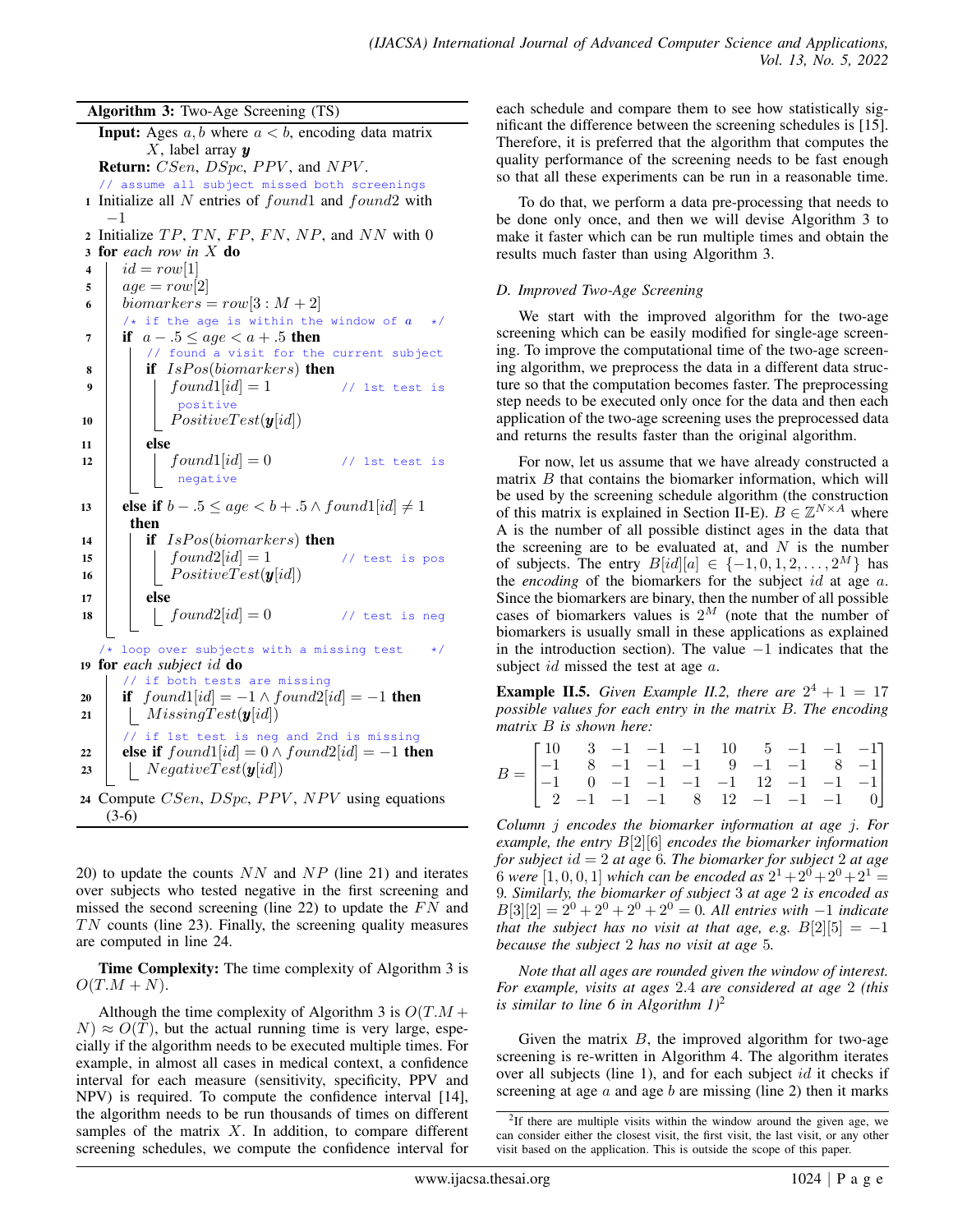that the final result is missing (line 3). If one of the tests is positive (line 4) it marks that the final result is positive (line 5). Otherwise, it marks that the final results is negative (line 7).

| <b>Algorithm 4:</b> Improved Two-Age Screening (ITS)                                 |
|--------------------------------------------------------------------------------------|
| <b>Input:</b> Ages $a, b$ where $a < b$ , biomarkers matrix $B$ ,                    |
| label array $\boldsymbol{y}$                                                         |
| <b>Return:</b> CSen, DSpc, PPV, and NPV.                                             |
| $/*$ loop over all subjects<br>$\star$ /                                             |
| <b>1 for</b> each subject id $\bf{do}$                                               |
| // if both tests are missing                                                         |
| if $B[id][a] = -1 \wedge B[id][b] = -1$ then<br>$\mathbf{2}$                         |
| $MissingTest(\boldsymbol{y}[id])$<br>3                                               |
| // one of tests is positive                                                          |
| else if $IsPos(B[id][a]) \vee IsPos(B[id][b])$ then<br>4                             |
| $PositiveTest(\boldsymbol{y}[id])$<br>5                                              |
| // (both tests are negative) or (one is                                              |
| negative and the other is missing)                                                   |
| else<br>6                                                                            |
| NegativeTest(y(id])<br>7                                                             |
| <b>8</b> Compute <i>CSen</i> , <i>DSpc</i> , <i>PPV</i> , <i>NPV</i> using equations |
| $(3-6)$                                                                              |

Time Complexity: The running time for Algorithm 4 is  $O(N).$ 

# *E. Data Preprocessing for ITS*

We preprocess the data only once to construct the biomarker encoding matrix  $B$  which makes the algorithm runs faster as evident by our experiments. The algorithm for constructing the matrix  $B$  is shown in Algorithm 5. The algorithm iterates over all rows of the matrix  $X$  (line 2). For each row, it maps the age to the closest age (line 6), encodes the biomarkers (line 7), and stores the value in the matrix  $B$  (line 8). To encode the biomarker information into one integer value (line 9), we multiple the biomarker vector into the encoding vector (line 10) to obtain the code value (line 11).

|                         | <b>Algorithm 5:</b> Biomarker Matrix                                         |
|-------------------------|------------------------------------------------------------------------------|
|                         | <b>Input:</b> matrix $X$                                                     |
|                         | <b>Return:</b> biomarkers matrix $B$                                         |
|                         | 1 Initialize all entries of B with $-1$                                      |
|                         | $/*$ loop over all subjects<br>$\star$ /                                     |
|                         | 2 for each row in X do                                                       |
| 3                       | $id = row[1]$                                                                |
| $\overline{\mathbf{4}}$ | $age = row[2]$                                                               |
| 5                       | $biomarkers = row[3 : M + 2]$                                                |
| 6                       | $a = Round(age)$ // map it to the closed age                                 |
| 7                       | $\vert \quad code = encode(biomarkers)$                                      |
| 8                       | $\mid B(id [a] = code$                                                       |
| $\boldsymbol{9}$        | <b>Function</b> encode(biomarker):                                           |
| 10                      | $e = \begin{bmatrix} 1 & 2 & 4 & 16 & \dots & 2^M \end{bmatrix}^T$ // column |
|                         | vector                                                                       |
| 11                      | $code = biomarker \times e$ // matrix                                        |
|                         | multiplication                                                               |
| 12                      | return code                                                                  |

Time Complexity: The time complexity of Algorithm 5 is  $O(T)$  but this process is executed only once not for each application of screening.

## *F. Improved Single-Age Screening*

The improved algorithm for a single-age screening is shown in Algorithm 6.

|                | <b>Algorithm 6:</b> Improved Single-Age Screening (ISS)          |  |  |  |
|----------------|------------------------------------------------------------------|--|--|--|
|                | <b>Input:</b> Ages $a$ , biomarkers matrix $B$ , label array $y$ |  |  |  |
|                | <b>Return:</b> CSen, DSpc, PPV, and NPV.                         |  |  |  |
|                | $/*$ loop over all subjects<br>$\star$ /                         |  |  |  |
|                | <b>1 for</b> each subject id <b>do</b>                           |  |  |  |
|                | // if the test is missing                                        |  |  |  |
| $\overline{2}$ | if $B(id  a) = -1$ then                                          |  |  |  |
| 3              | $ $ MissingTest(y[id])                                           |  |  |  |
|                | // the test is positive                                          |  |  |  |
| 4              | else if $IsPos(B[id][a])$ then                                   |  |  |  |
| 5              | $PositiveTest(\boldsymbol{y}[id])$                               |  |  |  |
|                | // (the test is negative)                                        |  |  |  |
| 6              | else                                                             |  |  |  |
| 7              | NegativeTest(y(id])                                              |  |  |  |
|                | 8 Compute CSen, DSpc, PPV, NPV using equations<br>$(3-6)$        |  |  |  |
|                |                                                                  |  |  |  |

# III. EXPERIMENTS

We evaluated the performance of the SS, TS, ISS and ITS algorithms on datasets with different number of subjects and visits. The description of the datasets is shown in Table III. The experiments were run on a Mac laptop with processor 2.7 GHz Quad-Core Intel Core i7 and 16 GB of memory. The screening test used for these experiments is to test for any positive biomarker, i.e. if any biomarker is positive the result of the screening test is positive. The code is written in Python [16]. Python has a data structure called pandas dataframe [17] which can be used store information in the matrix  $X$ . Using the dataframe, the SS and TS algorithm can be even run faster if we filter the dataframe on rows where the age is within the 6 months window of the given age  $a$ . This is done using the command

$$
df[(df['age'] >= a-0.5) & (df['age'] < a+0.5)]
$$

In all our experiments for the SS and the TS algorithms we used the above command.

TABLE III. EACH SUBJECT HAS ON AVERAGE 30 VISITS. THERE ARE 3 BINARY BIOMARKERS. SUCH AS DISTRIBUTION OF VISITS, NUMBER OF SUBJECTS, ETC

| $#$ subjects | $#$ total visits | average $#$ visits |
|--------------|------------------|--------------------|
| 9.170        | 169,530          | 19                 |
| 13.383       | 219,276          | 16                 |
| 15.747       | 240,917          | 15                 |
| 18.984       | 262,233          | 14                 |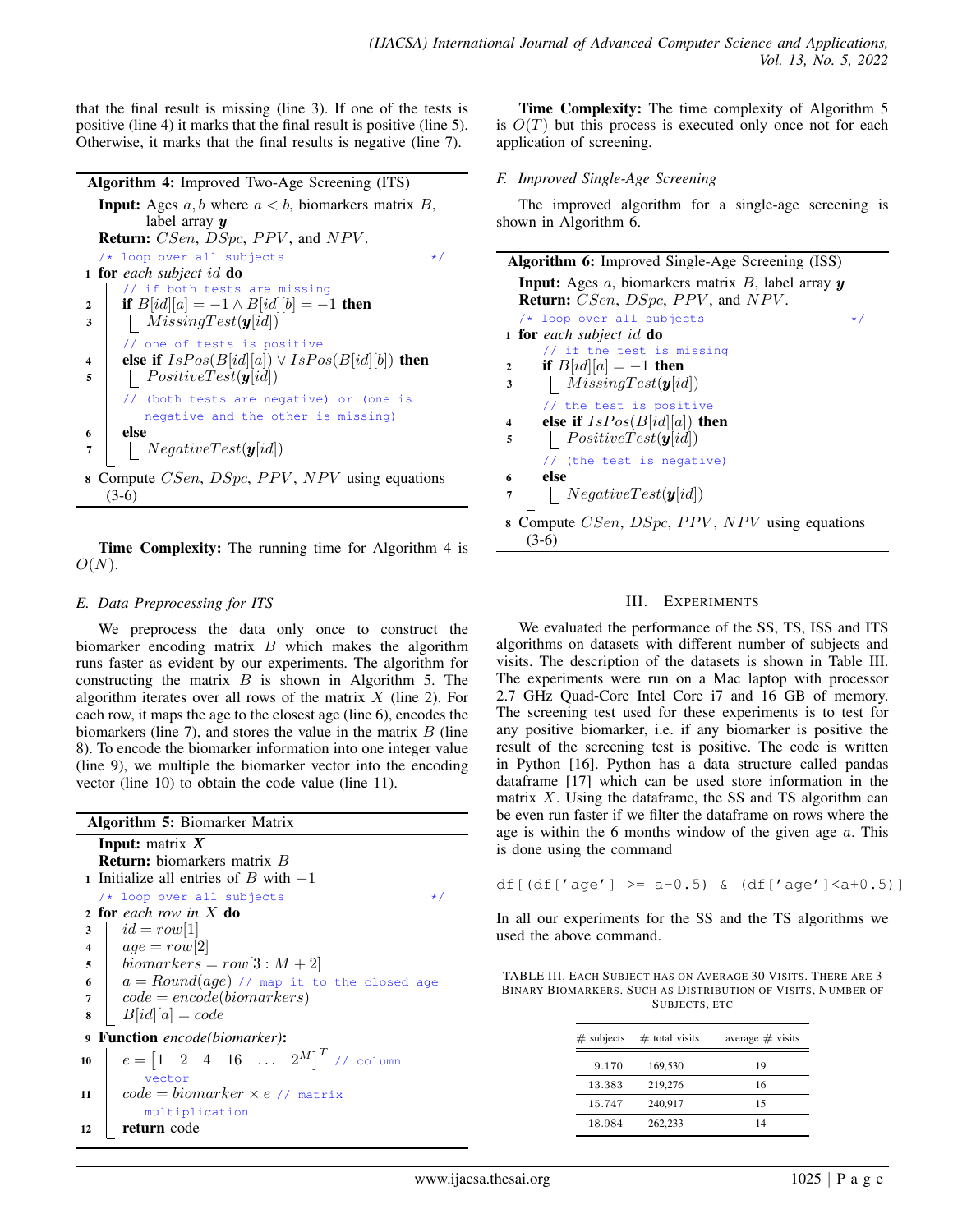#### *A. Single Age Screening*

We compared the running time for the single-age screening algorithms SS and ISS on different datasets. The experiments were run multiple times and the median and quartiles of the running times are reported as shown in Fig. 3.



Fig. 3. Running Time Comparison between SS and ISS.

It is clear that the running time of the SS algorithm increases linearly with the dataset size. It takes about 80 seconds for Algorithm 1 to compute the quality performance of screening at a single age on data that has about 19,000 subjects, while the improved algorithm ISS takes only a fraction of a second to get the results. The running time for the ISS algorithm is shown in Fig. 4.



Fig. 4. Running Time for the ISS Algorithm.

## *B. Two Ages Screening*

We compared the running time for the TS and ITS algorithms to compute the performance of the two-age screening. The results are shown in Fig. 5. A very similar behavior is observed. The TS algorithm scales linearly with the dataset size. The ITS algorithm is much faster than the TS algorithm. The running time for the ITS algorithm is shown in Fig. 6. ITS takes only 0.1 seconds to compute the quality performance of screening at a given two ages while TS takes 175 seconds.

## *C. Data Preprocessing for ISS and ITS*

The additional overhead that the improved algorithms add on top of the original algorithms is the data preprocessing, i.e. the construction of the biomakers encoding matrix  $B$ . This



Fig. 5. Running Time Comparison between TS and ITS.



Fig. 6. Running Time for the ITS Algorithm.

step is required only once for each dataset. The running time for Algorithm 5 is shown in Table IV.

TABLE IV. RUNNING TIME FOR CONSTRUCTING THE MATRIX **B** 

| Dataset size $(\# \text{ subjects})$ | Time (mins) |
|--------------------------------------|-------------|
| 9170                                 | 5.3         |
| 13383                                | 6.7         |
| 15747                                | 7.5         |
| 18984                                | 84          |

## IV. CONCLUSION

Screening of biomarkers is of atmost importance to assess the risk of developing autoimmune diseases such as type 1 diabetes and celiac diseases. To improve the quality performance of the screening test, screening more than one time is required. Algorithms to compute the quality performance of a screening schedule were developed as part of a screening tool. However, the running time of these algorithms are large which hinders the utility of the tool on large applications. We improved the running time of the screening algorithms by more than 800 times at an additional cost of preprocessing the data only once. We evaluated the running time of these screening algorithms on datasets with different sizes.

## **REFERENCES**

[1] S. A. Paschou, N. Papadopoulou-Marketou, G. P. Chrousos, and C. Kanaka-Gantenbein, "On type 1 diabetes mellitus pathogenesis," *Endocrine connections*, vol. 7, no. 1, pp. R38–R46, 2018.